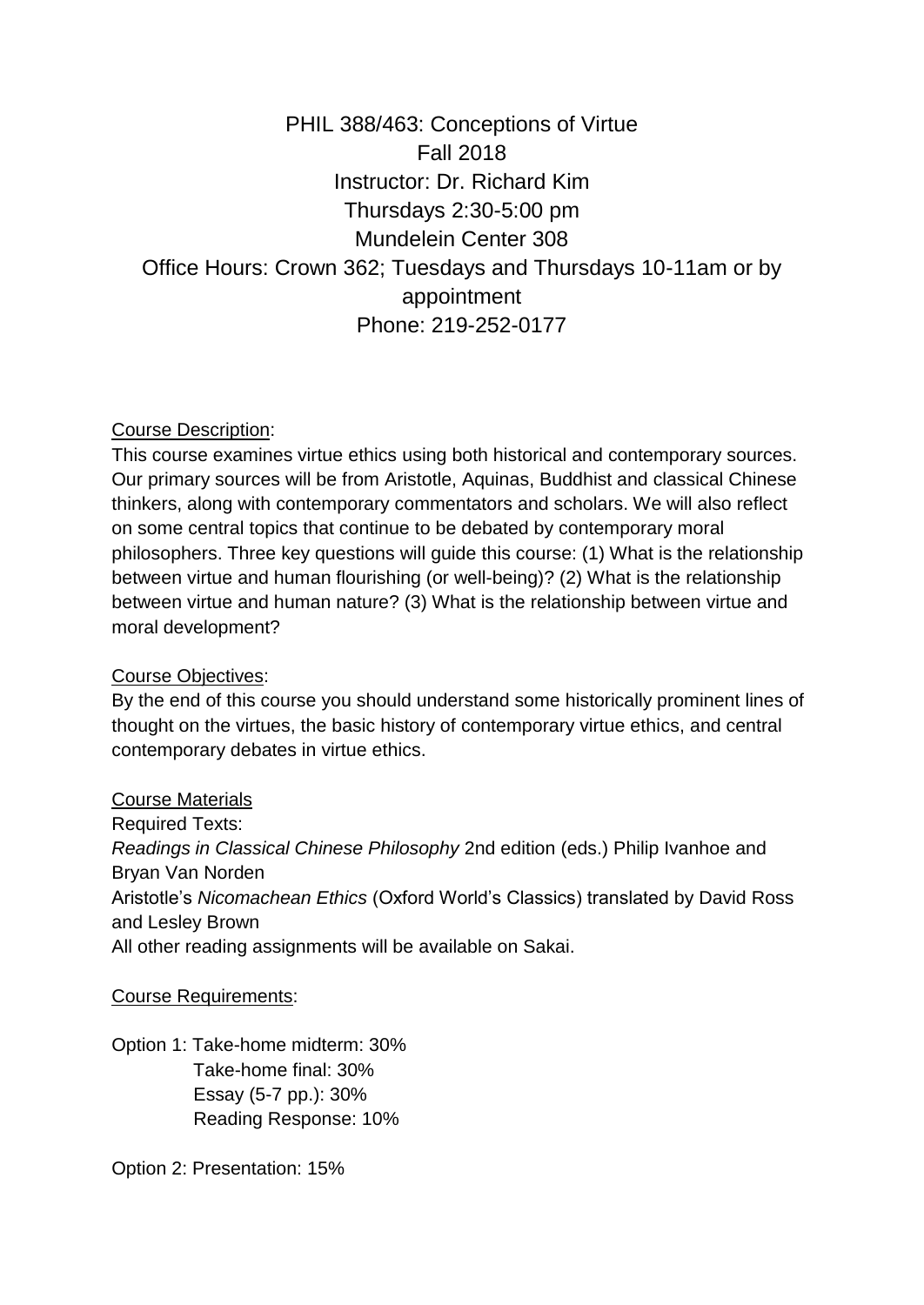Final Paper (15-20 pages): 75% Reading Response: 10%

Note for Option 2: You must meet with me individually to discuss the topic you will write on for your final paper. A draft of the final paper will be due in Week 12. You will receive extensive comments on this draft and will turn in a final version on the last class date. You are also responsible for a 20 minute presentation based on the topic of your paper on the final day of class. A 10 minute response will follow each presentation.

The reading responses must be posted in the Sakai discussion forum **before noon every Thursday**. For each reading that week you must make one comment. (For example, if we have three essays for that week, I will expect three comments total.) They can be either a clarificatory question about the text or a philosophical challenge to an argument we find in the readings. We will use these comments as part of our in-class discussion. As long as you post the comments in time, you will gain full credit.

#### Late-Work Policy:

For every day that an assignment is late, unless you have a legitimate excuse, I will deduct one letter grade. For example, an "A" will become a "B" and so on.

#### Week 1, August 30: Concept of Virtue

Christian Miller, 'Virtue as a Trait' (Oxford Handbook) Bridget Clarke, 'Virtue as a Sensitivity' (Oxford Handbook) Matt Stichter, 'Virtue as a Skill' (Oxford Handbook)

Week 2, September 6: Aristotle: Virtue and Moral Development Selections from Aristotle's *Nicomachean Ethics* (Books 1 and 2) Martha Nussbaum, 'Non-Relative Virtues: An Aristotelian Approach' M.F. Burnyeat, 'Aristotle on Learning to Be Good'

### Week: 3, September 13: Aristotle: Virtue and Human Nature Julia Annas, 'Virtue Ethics: What Kind of Naturalism?' (Virtue Ethics Old and New) Rosalind Hursthouse, 'Human Nature and Aristotelian Virtue Ethics' (Royal Institute of Philosophy Supplement)

### Week 4, September 20: Aquinas: Virtue and Theology Selections from Aquinas on the Treatise of Virtue Candace Vogler, 'Turning to Aquinas on Virtue' (Oxford Handbook) John Cottingham, 'Human Nature and the Transcendent'

Week 5, September 27: Early Confucianism: Virtue and Moral Development Selections from the *Analects, Mengzi, Xunzi*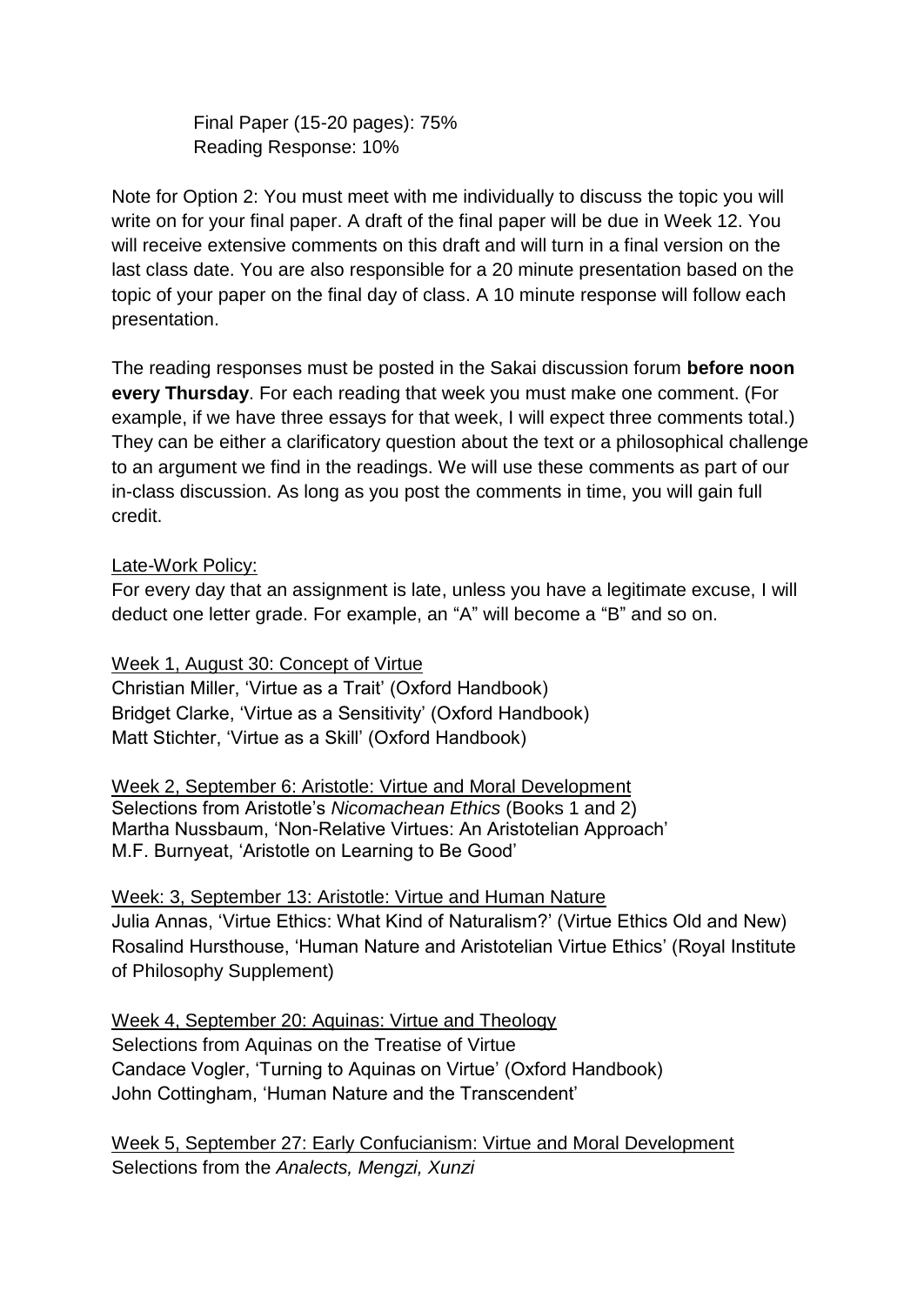Philip, J. Ivanhoe, 'Confucian Moral Self-Cultivation: Kongzi, Mengzi, Xunzi' (Ch. 1-3, *Confucian Moral Self-Cultivation*) Bradford Corkelet, 'Confucianism, Buddhism, and Virtue Ethics'

Week 6, October 4: Early Confucianism: Mencius and Xunzi on Human Nature A.C. Graham, 'The Background of the Mencian Theory of Human Nature' Irene Bloom, 'Mengzian Arguments on Human Nature' Eric Hutton, 'Does Xunzi Have a Consistent Theory of Human Nature?' (*Virtue, Nature, and Moral Agency*)

Week 7, October 11: Buddhist Virtue Ethics Pali Canon, 'The Ten Perfections' Thich Nhat Hanh, 'The Six Paramitas' Matthew Mackenzie, 'Buddhism and the Virtues' (Oxford Handbook)

## **[Mid-Term Exam Handed Out: Due 8/25]**

Week, 8 October 18: Roots of Contemporary Virtue Ethics Elizabeth Anscombe, 'Modern Moral Philosophy' Philippa Foot, 'Virtues and Vices' Alasdair MacIntyre, 'The Nature of the Virtues'

Week 9, October 25: Roots of Contemporary Virtue Ethics Continued Michael Stocker, 'The Schizophrenia of Modern Ethical Theories' Bernard Williams, 'Morality, the Peculiar Institution' John McDowell, 'Virtue and Reason'

Week 10, November 1: Virtues and Human Flourishing Philippa Foot, 'Happiness and Human Good,' (Ch. 6, *Natural Goodness*) Julia Annas, 'Living Happily' (Ch. 8 of *Intelligent Virtue*); 'Living Virtuously, Living Happily' (Ch. 9 of *Intelligent Virtue*)

# **[Essay Assignment]**

Week 11, November 8: Varieties of Virtue Ethics Christine, Swanton, 'Pluralistic Virtue Ethics' Michael Slote, 'Agent-based Virtue Ethics' Linda Zagzebski, 'Exemplarist Virtue Theory'

Week 12, November 15: Feminist Virtue Ethics Karen Stohr, 'Feminist Virtue Ethics' Annette Baier,'What Do Women Want In A Moral Theory?' (*Nous*) Erin Cline, 'Feminist and Confucian Perspectives on Parents, Children, and Moral Cultivation' (Ch. 4, *Families of Virtue*)